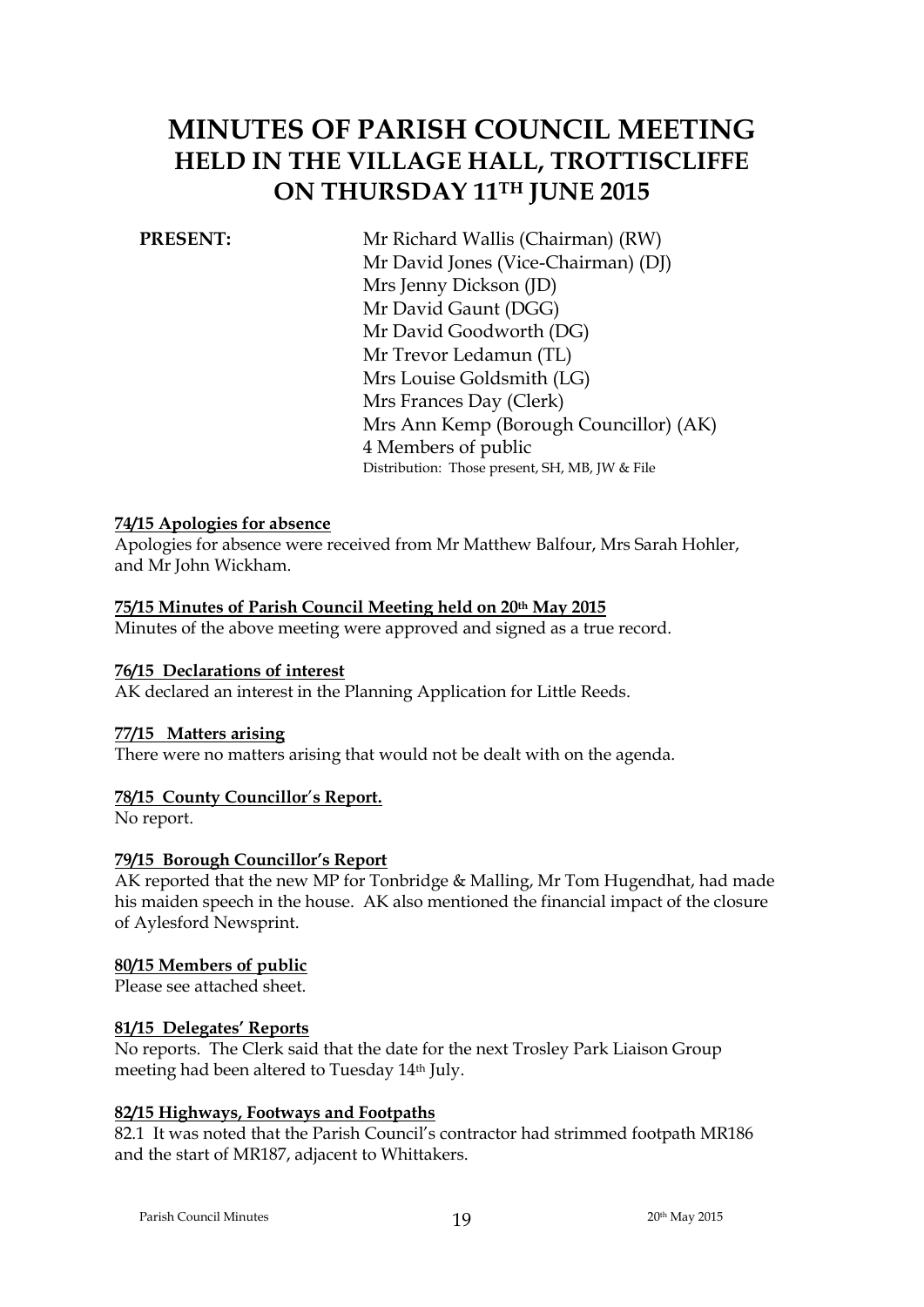| 82.6 It was understood that the zig-zag lines outside the school would be repainted by                                                                                                    |
|-------------------------------------------------------------------------------------------------------------------------------------------------------------------------------------------|
| the Borough Council.                                                                                                                                                                      |
| 82.7 TL to report the potholes outside Murrayfield in Taylors Lane.                                                                                                                       |
| 83/15 Recreation Ground and Allotments                                                                                                                                                    |
| 83.1 The RoSPA inspection was due to take place in July and if a representative of the                                                                                                    |
| Parish Council wished to meet the inspector on site there would be an additional charge<br>of $E$ 35. It was felt that this might be a good idea and the Clerk to ask JW if he would like |
| to do so.                                                                                                                                                                                 |
| 83.2 It was suggested that it would be a good idea to treat the base of posts of play<br>equipment which still had the wooden posts before the inspection.                                |
|                                                                                                                                                                                           |

82.2 The vehicle parked on the pavement outside The George had been reported to the

82.4 Concern was expressed that the trees planted alongside the duck pond would, in due course when fully grown, cause a problem. The request to resite the village sign from alongside the duck pond was also discussed. TL to ascertain the owner of the land

82.5 TL to request painting of the white lines in Trottiscliffe, especially on the speed

82.3 The Clerk had contacted Highways regarding the problem of speeding traffic through the village, particularly alongside the duck pond where traffic mounted the

pavement. The enquiry number was passed to TL.

on which the trees had been planted.

bumps in Taylors Lane.

# **84/15 Planning**

police.

**Planning Application TM/13/02842/FL** – Land between M20 & M26 – use of land as Gypsy/Traveller accommodation. Object. Await decision.

**Planning Application TM/14/03931/LB** – Whittakers, Church Lane, Trottiscliffe – Replacement timber windows and conversion of roof space with new rooflight to main building and replacement windows to annex building. No objection but concerns regarding site map that claimed some unregistered land in front of the Church wall as belonging to the property. Await decision.

**Planning Application TM/15/01379/FL** – Coldrum House, Coldrum Lane, Trottiscliffe – Details of materials, etc. Concerns expressed. Await decision.

**Planning Application TM/15/00473/RD** – The Shack, Pilgrims Way, Trottiscliffe – Details of landscaping and boundary treatment. The level of information submitted is insufficient to discharge Condition 3. Await decision.

**Planning Application KCC/TM/0378/2014** - Wrotham Quarry – extension. No objections. Await decision.

**Planning Application TM/15/01160/FL** -The Shack, Pilgrims Way, Trottiscliffe - Car port and Air Source Heat Pump. Concerns expressed. Await decision.

**Planning Application TM/15/01687/OA** – Little Reeds, Ford Lane, Trottiscliffe – Outline application for erection of a four bedroom detached dwelling. Further discussion at July Parish Council meeting.

84.1 There still had been no reply from the Enforcement Officer regarding the query over the building opposite, and part of Whittakers, being named a separate property - Whittaker Cottage.

84.2 A local resident was concerned that a neighbour was breaching planning rules and was advised to express their concerns to Tonbridge & Malling Planning Enforcement Officer.

**TL**

**TL**

**TL**

**FD**

**JW**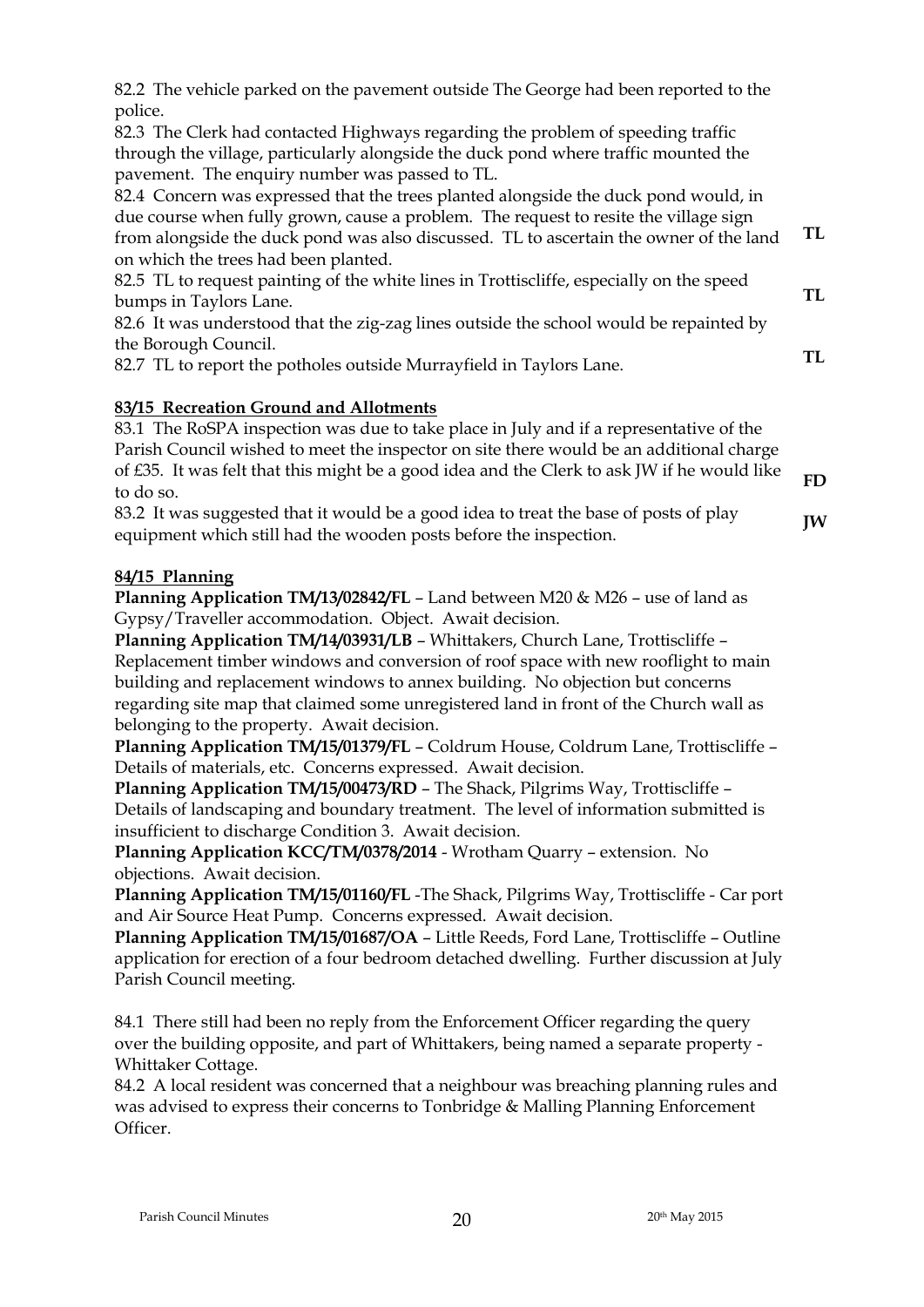### **85/15 Finance**

The May 2015 statement of receipts and monies outstanding was accepted as below:-

| Payments received    |  |
|----------------------|--|
|                      |  |
|                      |  |
| Payments made        |  |
|                      |  |
| Payments outstanding |  |
|                      |  |
|                      |  |

85.1. Cheque signatories.

Trottiscliffe Parish Council Account 07—00-55 73146878.

It was agreed that the two retiring Councillors, Mr Michael H P Merryfield Day and Mrs Frances Ann Kemp, would no longer be authorized to sign cheques, nor would Mrs Angela Parkin.

In addition to Mr Richard Philip Wallis, three new Parish Councillors would be authorized to sign cheques, namely Mrs Jennifer Christina Dickson, Mr David William Jones and Mr David Gerald Gaunt.

Two signatures required on each cheque.

Trottiscliffe Parish Council TCC Acount 07-00-55 75539583.

It was agreed that the two retiring Councillors, Mr Michael H P Merryfield Day and Mrs Frances Ann Kemp, would no longer be authorized to sign cheques. In addition to Mr Richard Philip Wallis, three new Parish Councillors would be authorized to sign cheques, namely Mrs Jennifer Christina Dickson, Mr David William Jones and Mr David Gerald Gaunt.

Two signatures required on each cheque.

The retiring Clerk, Mrs M F Merryfield Day would no longer be authorized to receive Bank Statements but these should be sent to the new Clerk to the Parish Council, Mrs Louise Goldsmith, 75 Hazen Road, Kings Hill, West Malling ME19 4JU.

### **86/15 Correspondence**

The following correspondence had been circulated: e-watch KALC – Community Ownership & Management Assets Programme Action with Communities in Rural Kent – Rural Affordable Housing as Community Land Trusts Standards update Rural Services Network TMBC – Weekly planning applications TMBC – Weekly planning decisions Tree Warden Course National Crime Survey

86.1 The Clerk had received dates from KALC for courses for Councillors and these to be considered at the July meeting. **LG**

### **87/15 Any other business**

87.1 Concerns had been expressed by several villagers about a drone which had been seen in the village.

87.2 RW raised several issues which he would like the Parish Council to consider in the future including to update and refresh policies and procedures, the Village Plan and Emergency Plan. RW also wished to build community spirit, there were several new families in the village and he proposed a gathering to welcome newcomers. An update of the book "The Guide to Trottiscliffe" produced by the Trottiscliffe Society was also suggested.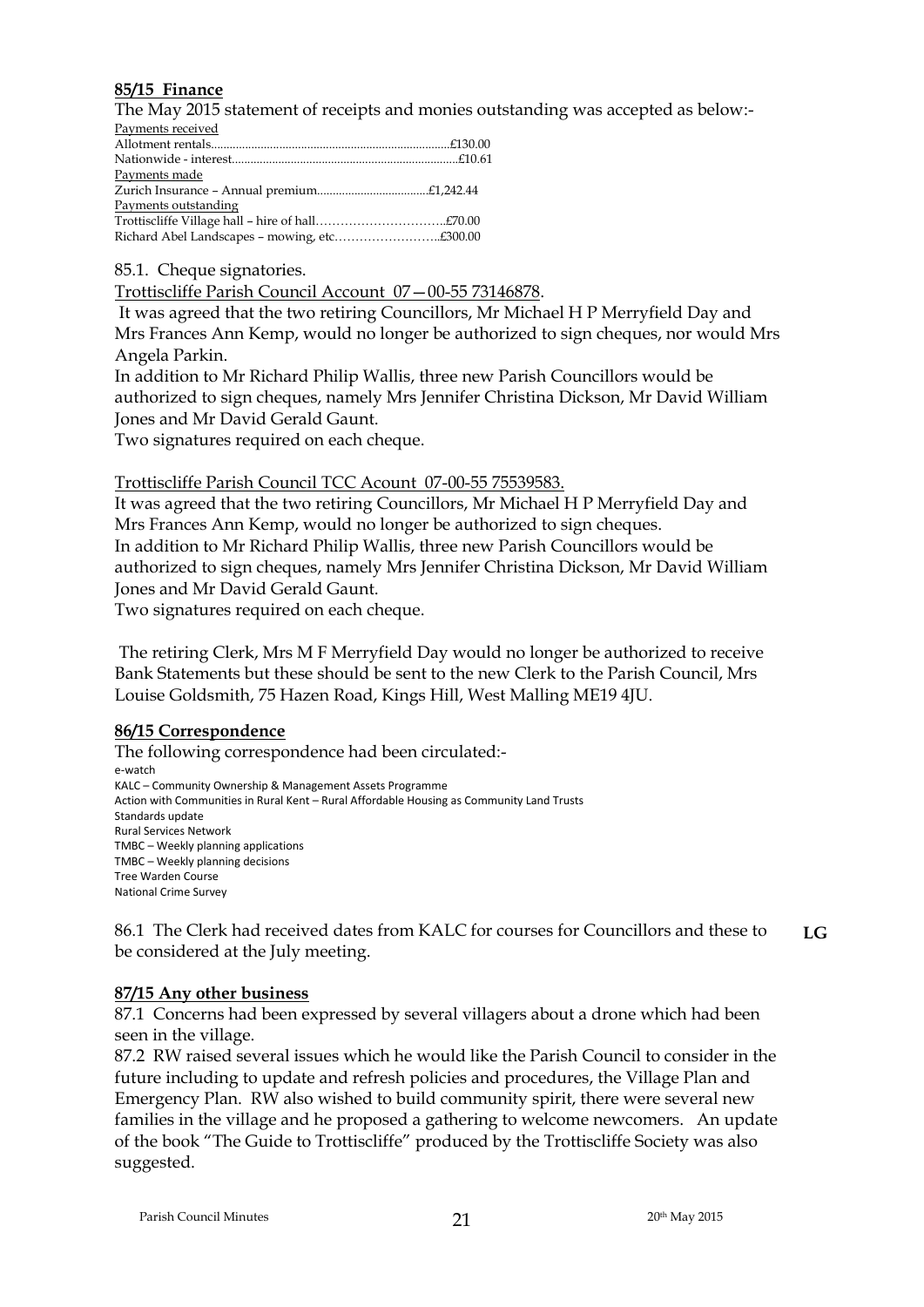There being no other business the meeting closed at 10 pm.

**NEXT MEETING: The next meeting of the Parish Council will take place on Thursday 2nd July 2015 at 7.45 pm in the Village Hall.** 

Chairman ……………………………………….. Date……………………..